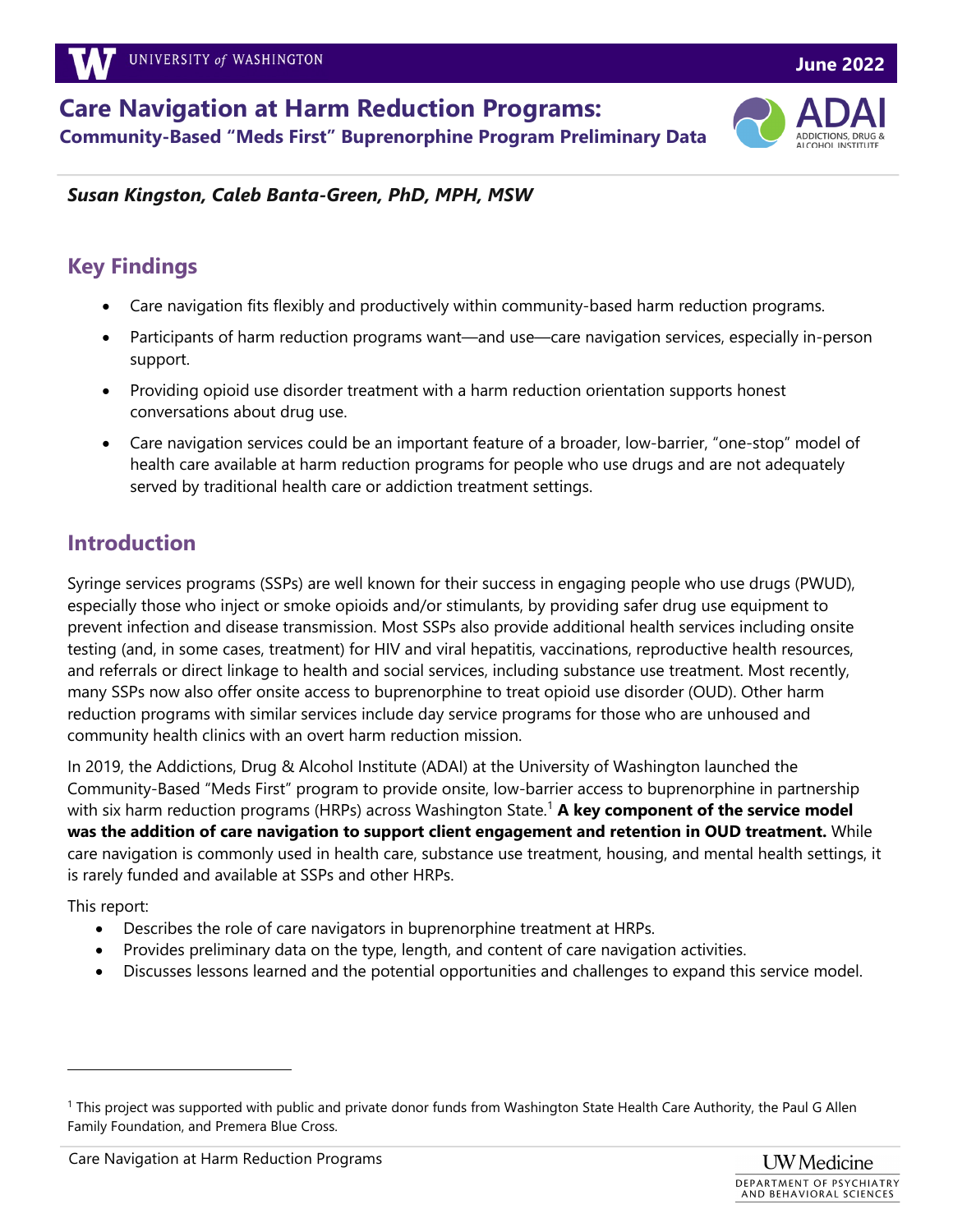# **The Community-Based Meds First model of care**

#### **The Community Meds First model of care is defined by these essential characteristics**:

- Service provided within or adjacent to syringe services programs/harm reduction programs.
- Care team with a prescriber, nurse care manager, and at least one care navigator.
- Walk-in, same-day access to buprenorphine.
- Six months of follow-up care as a bridge to longer-term OUD treatment, onsite or in the community.
- Ongoing substance use seen as an opportunity for further engagement, not as treatment failure or reason for discharge.
- Shared decision making for medications for opioid use disorder.
- Counseling offered but not mandated.

Six sites launched services at different times between June 2019 through May 2020. The SSP and OUD treatment services were located in a variety of settings, either in the same physical space or in adjacent locations (see Appendix 1).

### **Care navigation**

All care navigators and nurse care managers participated in an initial, full-day training on topics including the background intent of the model of care, staff roles, OUD medications, client engagement, shared treatment decision making, and Motivational Interviewing. In addition to regular meetings with the site care team (e.g., daily team huddles, weekly clinical review), care navigators also met twice monthly with other sites' care navigators and nurse care managers for cross-learning and case consult, led by a licensed clinical psychologist and licensed social worker from ADAI.

Across the six sites, care navigators had diverse personal experience with substance use and varied professional education and training, ranging from state-certified peer recovery coaches to graduate-level social workers.

Through kind, consistent, and nonjudgmental engagement, care navigators helped clients identify and link with any number of social, emotional, and health care supports they needed to stay meaningfully engaged in their treatment for opioid use disorder (see job description in Appendix 2). In general, this work of care navigation fell into two categories:

- Client-focused activities (building rapport, visit reminders, needs assessment, service linkage, etc.).
- Administrative activities (documentation, staff meetings, etc.).

#### **What is a care navigator?**

Care navigators help individuals find their way (i.e., "navigate") through often complicated social and health service systems to connect with needed services. Care navigators are commonly used in health care, substance use treatment, housing, and mental health settings where they may also be referred to as peer navigators, patient navigators, or peer recovery coaches. Navigators may or may not have personal lived experience with substance use and can have a range of education or professional training.

Care navigators documented detailed information about their client-focused activities each day in electronic health records and other online databases and reported the following monthly to ADAI in aggregate form:

- Number and type of care navigation activities (i.e., "encounters").
- Length of time spent in each type of encounter activity.
- Main topics of each encounter.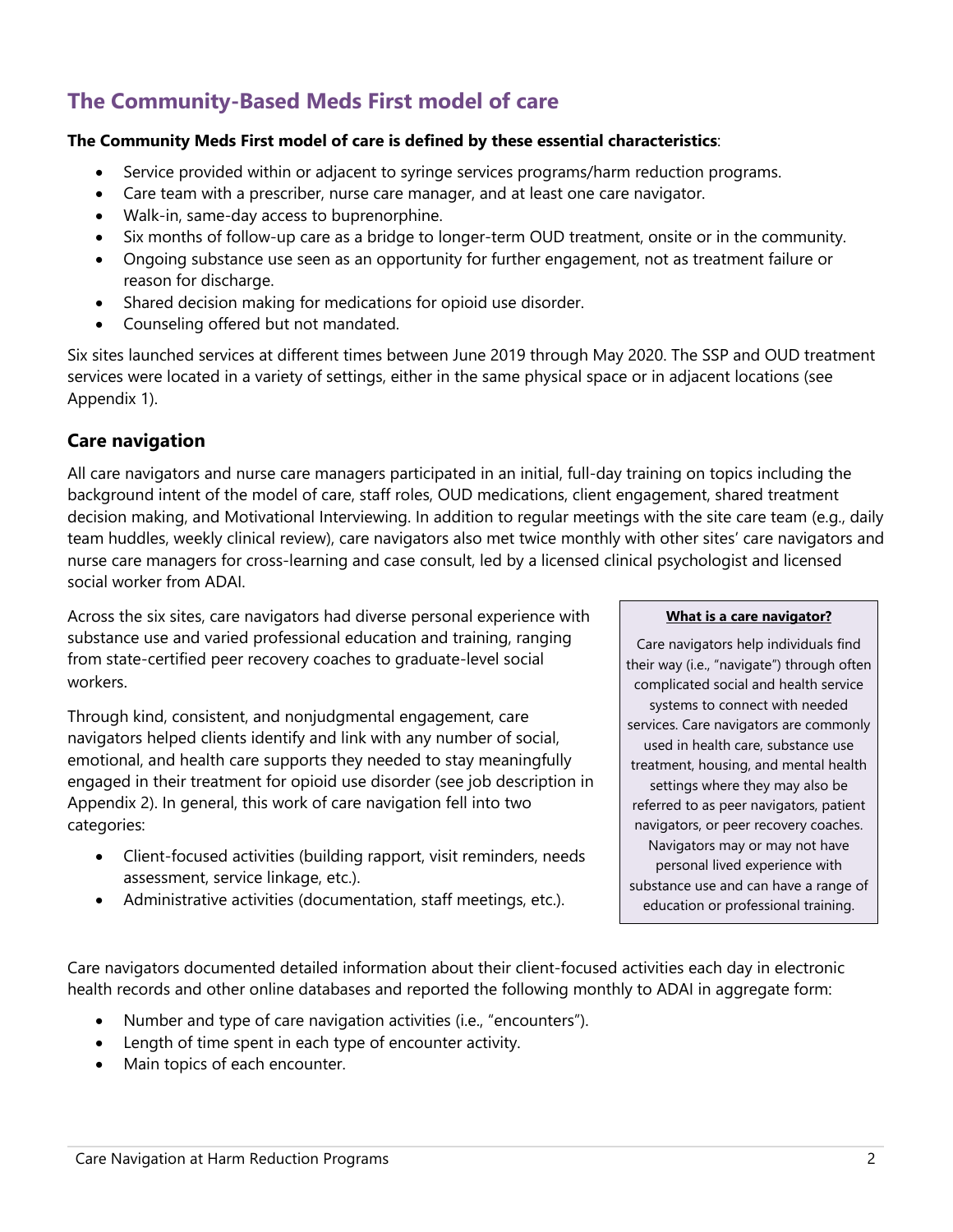# **Preliminary data on Meds First care navigation**

New client initiations on buprenorphine were offered from June 2019 through September 2021 with six-month care periods ending on March 31, 2022. Data presented in this report reflect care navigation activities through the end of this period. Some sites began or ended services on different months within this period.

### **Client demographics**

Between June 2019 and September 2021, 1,325 individuals began medication for OUD (1,323 on buprenorphine, 2 on naltrexone) with an average of 47 initiations per month. The average number of initiations at individual sites ranged from 2-20 initiations per month, influenced by factors such as staffing capacity and the number of days and hours the SSP operates (which were also impacted at times by COVID-19 restrictions).

Participants beginning OUD medications were majority male (54%), under the age of 40 (64%), and White (79%) (Table 1). The demographics of clients resembled those of the broader population of SSP participants as documented in the *2021 WA State Syringe Services Program Health Survey*. 2

| Table 1. Demographics of Meds First clients, n=1,325 |     |         |           |     |     |                               |       |     |
|------------------------------------------------------|-----|---------|-----------|-----|-----|-------------------------------|-------|-----|
| Gender                                               |     |         | Age       |     |     | Race/ethnicity                |       |     |
| <b>Male</b>                                          | 718 | 54%     | $20$      | 28  | 2%  | White                         | 1.045 | 79% |
| Female                                               | 539 | 41%     | $20 - 29$ | 330 | 25% | Hispanic/Latino               | 98    | 7%  |
| Transgender/other                                    |     | $< 1\%$ | $30 - 39$ | 485 | 37% | <b>Black/African American</b> | 65    | 5%  |
| missing                                              | 67  | 5%      | 40-49     | 249 | 19% | American Indian/Alaska Native | 38    | 3%  |
|                                                      |     |         | 50-59     | 133 | 10% | Asian                         | 10    | 1%  |
|                                                      |     |         | $60+$     | 60  | 5%  | Other/multiple                | 408   | 31% |
|                                                      |     |         | missing   | 40  | 3%  | Unknown                       | 82    | 6%  |

### **Types and duration of care navigation activities**

Care navigators documented 12,812 client-focused activities during this period, with 41% of these activities being in-person meetings with clients (Table 2). Communicating (or attempts to communicate) with clients by texts and phone calls was common, while email was used far less often. While care navigators accompanied clients on very few appointments with outside providers (n=26), there may have been fewer opportunities to actually do so due to COVID-19 restrictions. Overall, care navigators documented **an average of 10 care navigation activities (any type) per client** during a typical six-month care navigation period.

Naturally, direct meetings with clients were the most time-consuming, whether in person (26 minutes/encounter), via videoconference (18 minutes/encounter), or while accompanying clients at outside appointments (56 minutes/encounter). On average, care navigators documented **over two hours (143 minutes) of care navigation time per client**.

<sup>&</sup>lt;sup>2</sup> https://adai.uw.edu/wordpress/wp-content/uploads/ssp-health-survey-2021.pdf.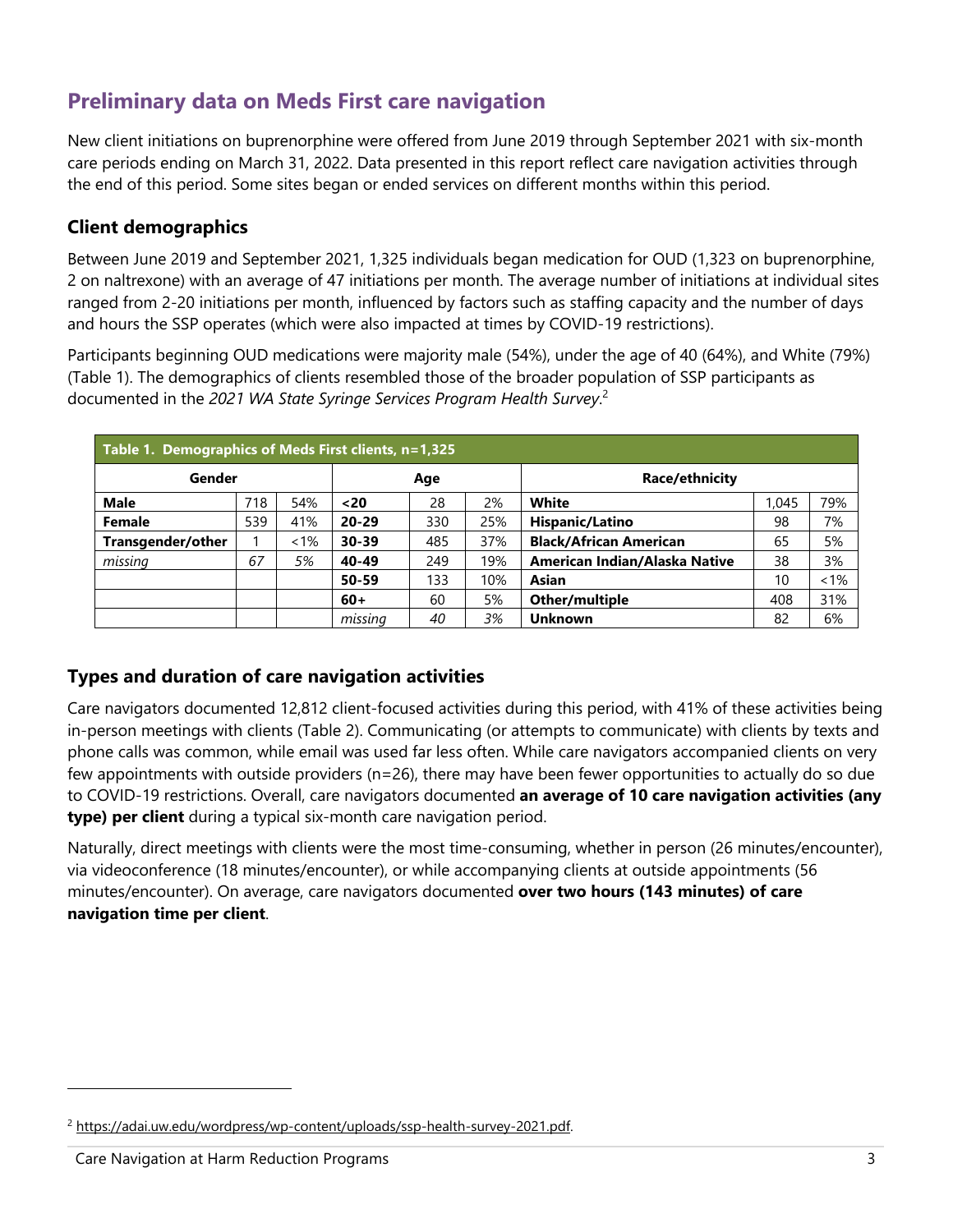| Table 2. Types and time length of client-focused care navigation activities |                         |         |                         |                                             |  |  |
|-----------------------------------------------------------------------------|-------------------------|---------|-------------------------|---------------------------------------------|--|--|
|                                                                             | <b>Activity</b><br>type |         | <b>Total</b><br>minutes | Average length<br>of encounter<br>(minutes) |  |  |
| Met client in person                                                        | 5,257                   | 41%     | 134,076                 | 26                                          |  |  |
| Sent text, no reply received by end of shift                                | 1,589                   | 12%     | 4,784                   | 3                                           |  |  |
| Made phone call, left message                                               | 981                     | 8%      | 4,399                   | 4                                           |  |  |
| Made phone call, talked with client                                         | 905                     | 7%      | 8,162                   | 9                                           |  |  |
| Spoke with professional on client's behalf                                  | 828                     | 6%      | 11,733                  | 14                                          |  |  |
| Received phone call, spoke with client                                      | 779                     | 6%      | 5,597                   | 7                                           |  |  |
| Sent text, received reply                                                   | 749                     | 6%      | 4,757                   | 6                                           |  |  |
| Received text, sent response                                                | 595                     | 5%      | 3,737                   | 6                                           |  |  |
| Met client via videoconference                                              | 493                     | 4%      | 8,845                   | 18                                          |  |  |
| Made phone call, unable to leave message                                    | 455                     | 4%      | 1,529                   | 3                                           |  |  |
| Sent email, no reply received by end of shift                               | 89                      | 1%      | 584                     | 7                                           |  |  |
| Received email, sent reply                                                  | 30                      | $< 1\%$ | 236                     | 8                                           |  |  |
| Accompanied on outside appointment                                          | 26                      | $< 1\%$ | 1,464                   | 56                                          |  |  |
| Sent email, received reply                                                  | 23                      | $< 1\%$ | 154                     | 7                                           |  |  |
| Sent text, received reply after shift                                       | 13                      | $< 1\%$ | 63                      | 5                                           |  |  |
|                                                                             | 12,812                  |         | 190.120                 | 15                                          |  |  |

### **Main topics of care navigation activities**

Care navigators documented the main topics of each activity. Most often, care navigation activities focused on **general retention support**—texts and phone calls to remind or follow up on clinic visits or conversations to generally engage, build rapport, and strengthen relationships to encourage clients to stay connected with the care team (Table 3). Care navigators documented primary and secondary topics which are presented together in the table.

*"My mission is to make sure people know that they can come in any time, for any reason, no matter what they did or didn't do. It can take a while for people to trust that we really do care about them." -Meds First care navigator*

| Table 3. Main topics of care navigation activities                           |        |     |
|------------------------------------------------------------------------------|--------|-----|
| Meds First program retention (staying connected, follow up on missed visits) | 3,036  | 15% |
| Current drug use (polysubstance use, ongoing or recurring opioid use)        | 2,313  | 11% |
| Appointment/visit reminder or follow up                                      | 2,189  | 11% |
| Housing                                                                      | 1,615  | 8%  |
| Physical health                                                              | 1,497  | 7%  |
| Thinking about/craving drugs (building skills to cope with cravings)         | 1,322  | 7%  |
| Family (children/childcare, spouse/partner, other)                           | 1,074  | 5%  |
| Meds First enrollment                                                        | 929    | 5%  |
| Mental health                                                                | 874    | 4%  |
| Employment/school/training                                                   | 872    | 4%  |
| Money                                                                        | 710    | 4%  |
| Buprenorphine dosing concerns                                                | 674    | 3%  |
| Transportation                                                               | 613    | 3%  |
| Planning transition to OUD maintenance care, establishing primary care       | 420    | 2%  |
| Other concerns                                                               | 1,978  | 9%  |
|                                                                              | 20,116 |     |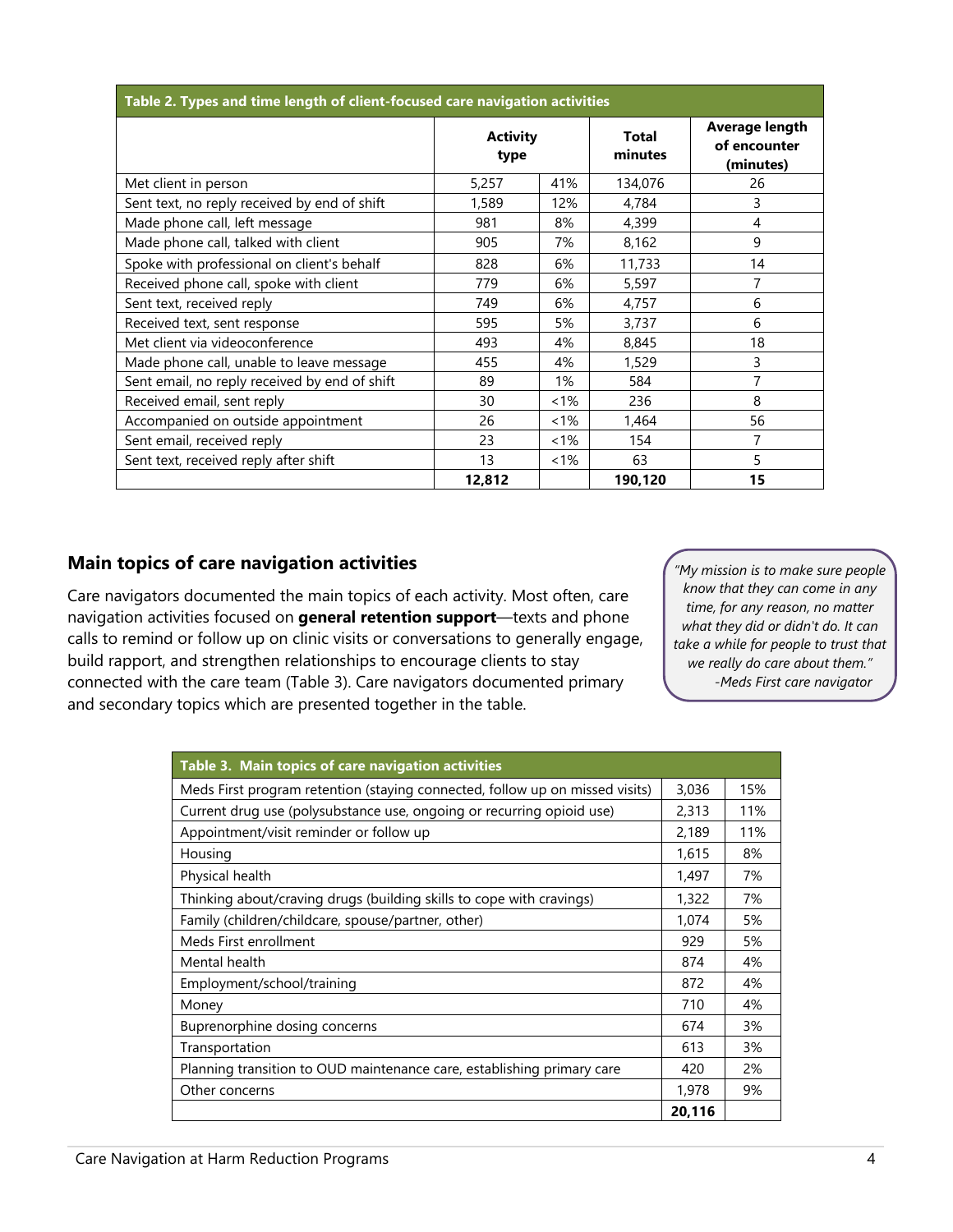**Drug use** was another common theme and included topics such as use of other substances while stabilizing on buprenorphine, ongoing or recurring opioid use, struggles with drug craving, or building skills to cope with relapse triggers.

Care navigation activities frequently focused on specific **challenges or barriers faced by clients**, especially those that made it difficult for clients to start or stay on OUD medication; lack of stable housing was the most common of these barriers. Care navigation time was spent discussing these issues with clients, identifying resources, and helping clients link to resources, all with the goal of easing the way for clients to remain on OUD medication and be successful in their other substance use or quality of life goals.

Care navigators were not asked to document if or when the main topic was raised by the client or by the care navigator. Therefore, the frequency of these topics likely reflects both client priorities and care navigator preferences or comfort level with certain topics.

## **What can we learn from these data?**

#### 1. Care navigation fits flexibly and productively within diverse community-based harm reduction programs.

Care navigators were able to conduct their work in a variety of indoor and outdoor settings, alongside SSP/HRP staff, and within fixed site and mobile operations. The stigma-free, "all doors always open" harm reduction philosophy creates an atmosphere that allows clients to access care navigation services when and as they need. It also allows care navigators to engage and support clients in a familiar, safe space.

> *"It's great having a care navigator right here to talk to a participant when they need to. That window opens so randomly and only stays open for a second. We would miss that chance completely if we had to say "Well, come back on Wednesday at 3:00." -SSP staff person*

SSPs/HRPs are productive places for care navigation because of their role as connecting points for people who use drugs and who may not be seeking substance use or health care services elsewhere. Care navigators are able to build on relationships initially established at the SSP/HRP to help participants access OUD medications and other supportive services.

#### 2. Participants of harm reduction programs want—and use—care navigation services, especially in-person support.

In the 2019 WA State Syringe Service Program Health Survey, $3$  nearly half (44%) of participants whose main drug was heroin indicated that they wanted "someone to help navigate services" (Figure 1). The high number of inperson meetings with care navigators, largely initiated by clients on a drop-in basis, demonstrates how important interpersonal connection may be for these individuals. Even during the COVID-19 pandemic when face-to-face connection was physically limited at times, participants still came to sites (often repeatedly) for one-on-one, inperson meetings with their care navigators.

<sup>3</sup> https://adai.uw.edu/wa-state-syringe-exchange-health-survey-2019-results/.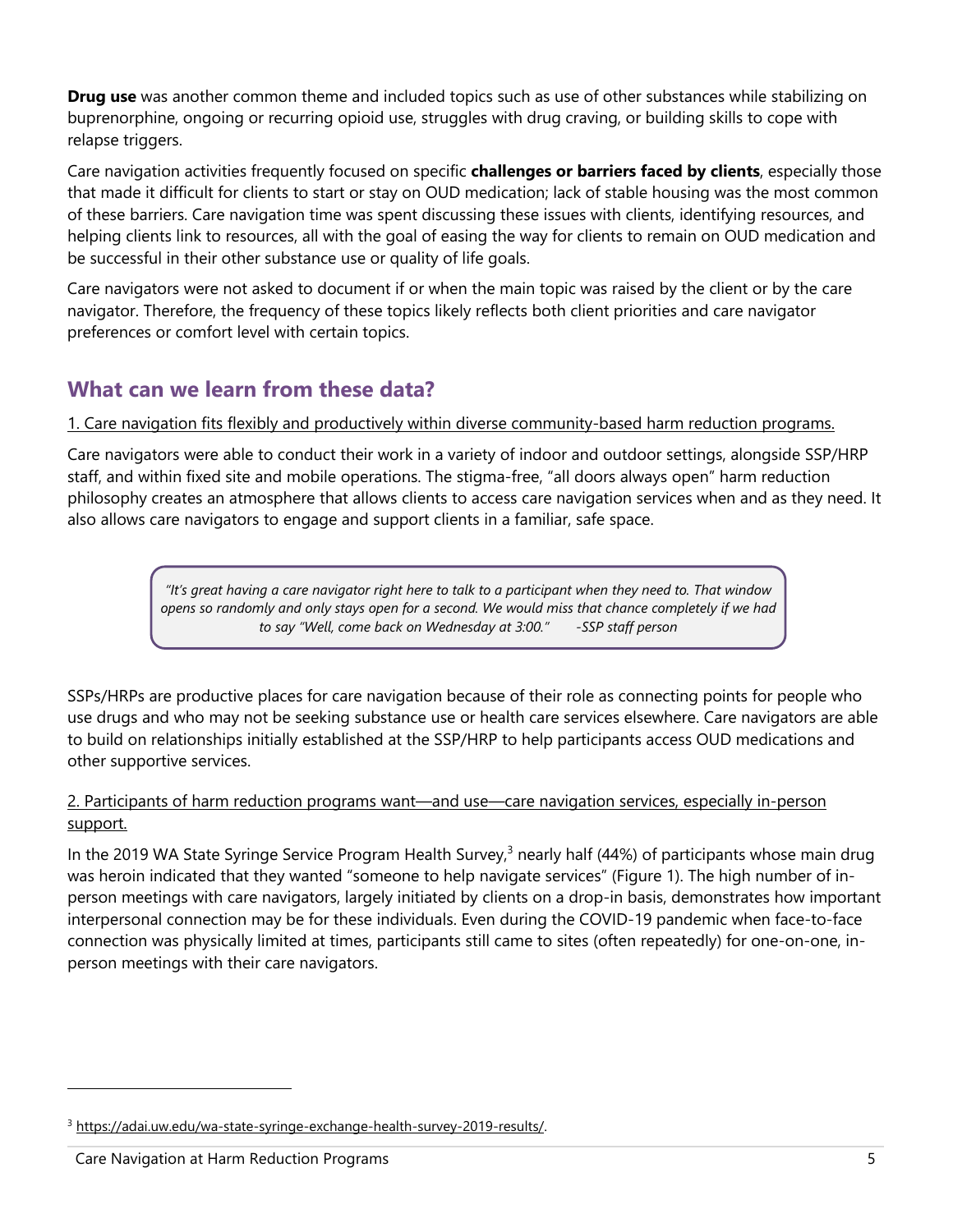

*Figure 1. Interest in services to help stop or reduce opioid use. 2019 WA State SSP Health Survey*

### 3. Substance use treatment with a harm reduction orientation supports honest conversations about drug use.

Care navigation conversations about polysubstance use and drug craving were frequent. This suggests that Meds First clients felt safe to discuss ongoing drug use without fear of losing services. This is different from traditional substance use treatment and health care settings where clients may be discharged, lose services, or be penalized in some other way for any ongoing drug use. Locating substance use treatment services in a program using a harm reduction approach (i.e., an approach that allows clients to set their own goals and that does not pre-set abstinence as a goal) creates a service mix where there is "something for everyone" and a culture that prioritizes continuity over adherence to rigid one-size-fits-all treatment regimens.

> *"You can't imagine how it feels to finally not have to lie or cheat to hide my drug use just to get some help. Here, they actually want to know about it! That seemed crazy to me at first but that's just really how it ought to be, isn't it?" -Meds First client*

### 4. Data collection is essential to show the scope and depth of care navigation work.

While care navigation is increasingly discussed as an important service that should be more widely available, the research literature specific to supporting people with substance use is limited. Data specific to Washington State are also extremely limited. These results show that relatively simple data collection procedures and data elements can provide rich and useful information to help fill this gap.

The data presented here show the frequency and nature of interactions between care navigators and clients. Care navigation utilization was high, and the service mix and topics of conversation appear highly relevant for people working to improve their overall health. The topics were an important mix of both harm reduction and treatment topics, implying that these services can and do co-exist.

These data also provide important evidence for health care administrators, payors, and policy makers that care navigators in harm reduction programs can successfully engage people with OUD who face significant challenges in their social determinants of health such as a lack of housing. A subgroup of those who received Meds First services (n=834) agreed to enroll in a research project (Banta-Green, Principal Investigator) that will document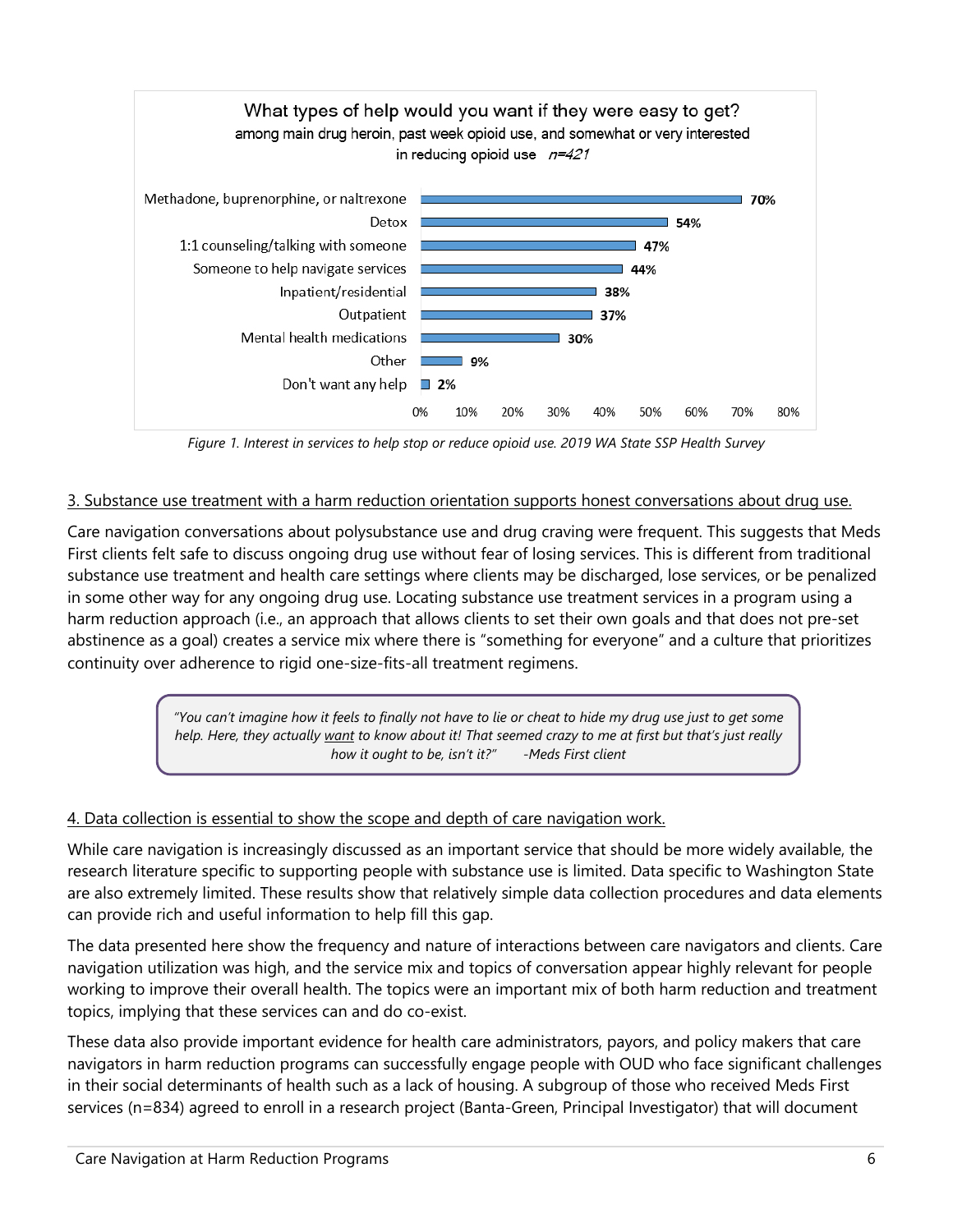health and social outcomes via multiple measures. Data analysis will be conducted late in 2022 with a research manuscript to follow.

# **Considerations for scaling up SSP care navigation**

**Care navigation located at syringe services programs and other harm reduction programs**, especially in connection with low-barrier buprenorphine access, **is an adaptable, high-demand service that provides a crucial "first foot through the door" opportunity** for many PWUD to get services they might not otherwise access. Expanded easy access to methadone is also needed as it is a more effective medication for some people with OUD.

While these data quantify the *amount* of time care navigation can entail, they do not measure the effort required to connect people to care, which can often feel fruitless when outside community resources do not exist, are too difficult to use, or feel stigmatizing. Care navigators regularly reported how clients felt too discouraged to engage in outside services like primary care or ongoing OUD treatment that are traditionally structured on appointments, complete abstinence, or lengthy waitlists. In the 2017 WA State Syringe Exchange Health Survey, 59% of non-King County respondents reported they had needed medical care in the prior year but did not access it, largely due to distrust of providers who had treated them poorly in the past.4 **Care navigation can have greater impact when there is a fuller array of low-barrier community services available.** Of note, this model of care was expanded to address methamphetamine use and related mental health issues in 2021.

> *"It's discouraging to see how much time we spend trying to get housing for clients with such little progress to show for it. We really need so much more money invested in housing resources." -Meds First care navigator*

Where possible, **integrating low-barrier, "one stop" health care and social service hubs at SSPs/HRPs is ideal**. SSPs and other low-barrier harm reduction programs provide culturally appropriate and trusted settings in which to provide these services to people who use drugs, have complex needs, and experience significant health outcomes and care access disparities. Recognizing that physical and behavioral health are inextricably linked, care navigation at harm reduction programs should be expanded beyond buprenorphine access to include the variety of health and social service navigation needs of clients and to help them progress toward their self-defined health and wellness goals.

There are several **financial considerations** in scaling up care navigation at SSPs/HRPs:

- Care navigation requires funding for dedicated staffing. Few SSPs have enough funding to pay for even basic operations staffing let alone care navigators. Many SSPs are run by staff who are loaned out from other agency or health department programs to staff the SSP a few hours per week. Current funding to support SSPs is largely allocated for harm reduction supplies, and even that funding is inadequate to cover the full need.
- Options for reimbursement for care navigation services through third party, behavioral health payors are also limited. This leaves SSPs dependent on grant and public funding to provide care navigation. Making

<sup>4</sup> https://adai.uw.edu/pubs/pdf/2017syringeexchangehealthsurvey.pdf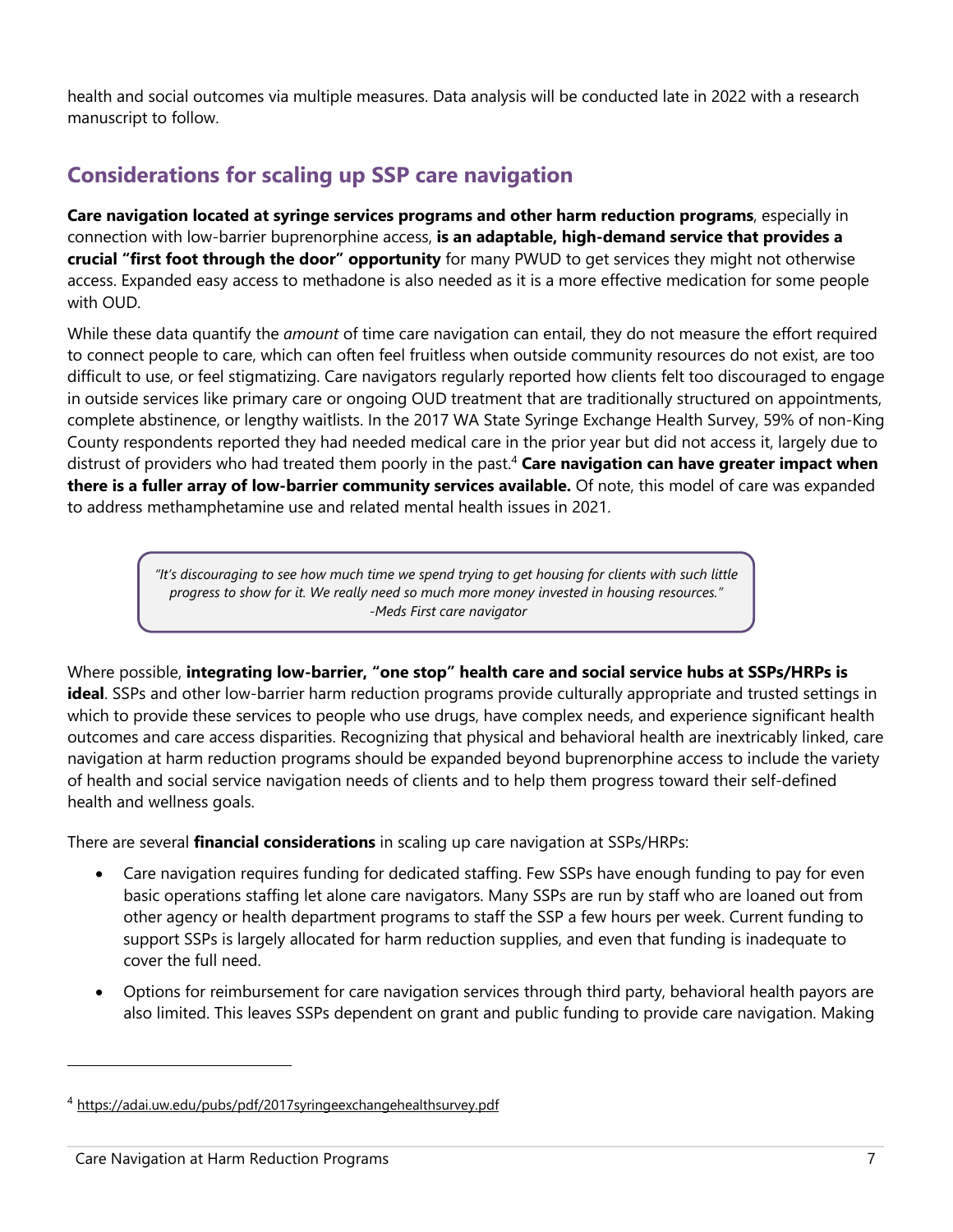care navigation services at SSPs a reimbursable service, especially by Medicaid, would substantially expand access to this popular service.

There is little published research on the role of care navigation at SSPs and its impact on client engagement, linkages, and service retention. Similarly, while there is published literature on the implementation of low-barrier buprenorphine programs at SSPs, the use and outcomes of care navigation in SSP buprenorphine programs has been largely undocumented. **Integrating care navigation into more harm reduction programs will generate opportunities to create an evidence base for care navigation** and provide insight into questions such as:

- What defines "success" in care navigation and what influences success?
- What factors enable care navigators to do their best work and flourish in their roles?
- What can SSP/HRP care navigation models and other health system care navigation models learn from each other?
- What potential partnerships or funding mechanisms can be used to build on the model and provide health engagement hubs for medical and behavioral health services?
- Can care navigation be shown to improve engagement and health outcomes and therefore be justified as a reimbursable health care expense?

#### **Citation:**

Kingston S, Banta-Green C.J. Care Navigation at Harm Reduction Programs: Community-Based "Meds First" Buprenorphine Program Preliminary Data. Seattle, WA: Addictions, Drug & Alcohol Institute, Department of Psychiatry & Behavioral Sciences, School of Medicine, University of Washington, June 2022. URL: https://adai.uw.edu/care-navigation-2022

This report was produced with support from the Washington State Health Care Authority, Division of Behavioral Health and Recovery. The content of report represents the perspectives of the authors.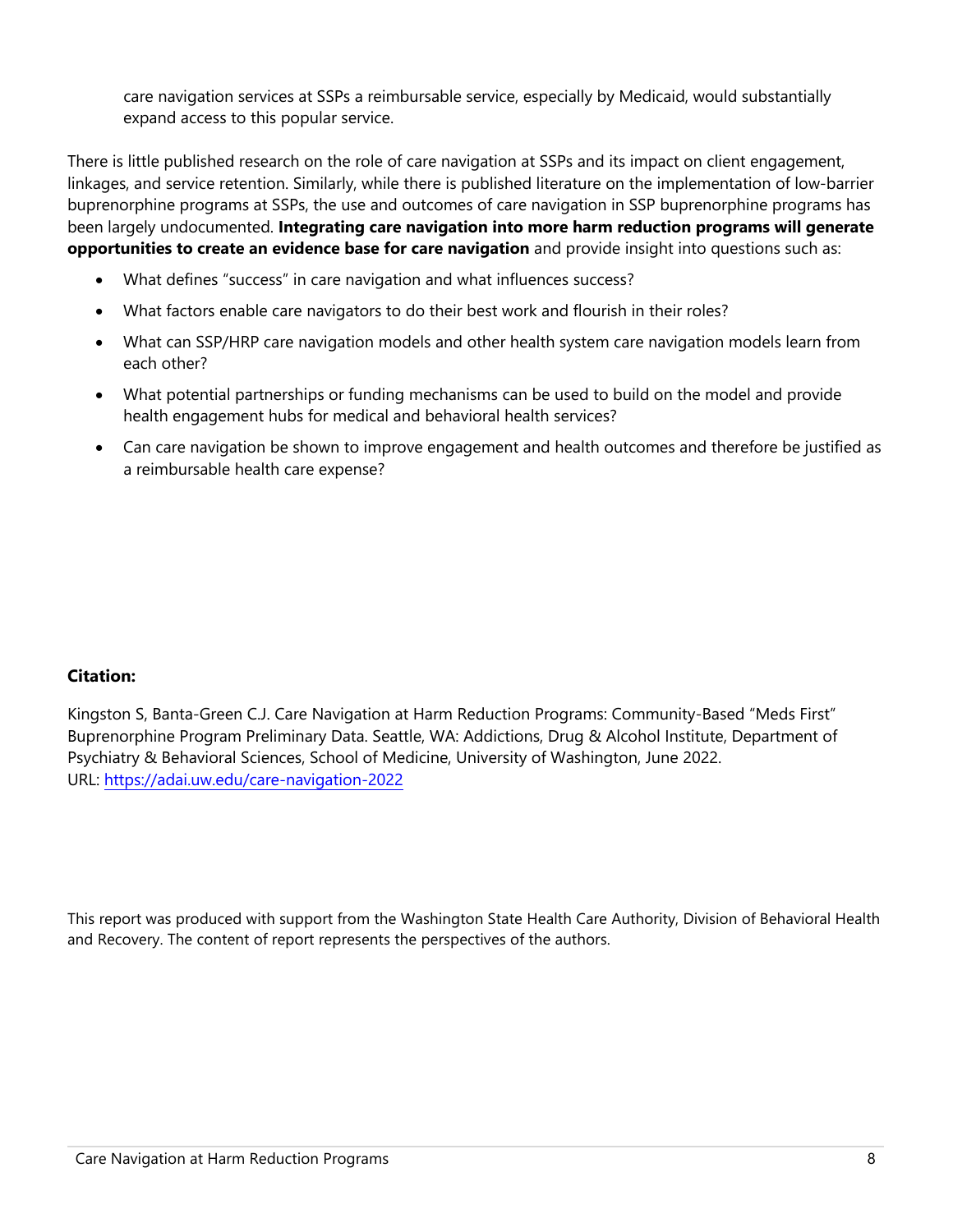# **Appendix 1. Location of Meds First services**

| <b>Location of Meds First services</b>                                    |                                                                                                                                                         |                                                                                     |                                                                                         |                                                                     |  |  |
|---------------------------------------------------------------------------|---------------------------------------------------------------------------------------------------------------------------------------------------------|-------------------------------------------------------------------------------------|-----------------------------------------------------------------------------------------|---------------------------------------------------------------------|--|--|
| <b>Site</b>                                                               | <b>Service providers</b>                                                                                                                                | <b>SSP services</b><br>located:                                                     | <b>OUD services located:</b>                                                            | Care navigator<br>located:                                          |  |  |
| Tacoma                                                                    | Tacoma Needle Exchange/Dave<br>$\bullet$<br>Purchase Project<br>Tacoma Pierce County Health<br>Department                                               | Parked van<br>outside health<br>department.<br>Later inside an<br>adjacent building | Inside health department                                                                | Van, inside SSP,<br>inside health<br>department                     |  |  |
| Spokane                                                                   | • Spokane Regional Health<br>Department needle exchange<br><b>Frontier Behavioral Health</b><br>Compassionate Addiction<br>$\bullet$<br>Treatment (CAT) | Inside health<br>department and<br><b>CAT</b>                                       | Inside health department<br>and CAT                                                     | Inside all locations.<br>Provided by Frontier<br>Behavioral Health. |  |  |
| <b>Centralia</b>                                                          | • Gather Church                                                                                                                                         | Mobile van                                                                          | Inside agency                                                                           | SSP van and inside<br>agency                                        |  |  |
| <b>Walla Walla</b>                                                        | • Blue Mountain Heart to Heart                                                                                                                          | Inside agency                                                                       | Inside agency                                                                           | Inside agency                                                       |  |  |
| Kennewick*                                                                | $(BMHTH)^*$                                                                                                                                             | Inside agency                                                                       | Inside agency                                                                           | Inside agency                                                       |  |  |
| <b>North Seattle</b>                                                      | Neighborcare Health<br>$\bullet$<br>• Aurora Commons<br>• SSP outreach/delivery by People's<br>Harm Reduction Alliance                                  | Nearby street<br>outreach, mobile<br>delivery                                       | Inside adjacent primary<br>care clinic and later also<br>at community drop-in<br>center | At both indoor<br>locations                                         |  |  |
| *BMHTH also operates a mobile SSP van with referrals into the Meds First. |                                                                                                                                                         |                                                                                     |                                                                                         |                                                                     |  |  |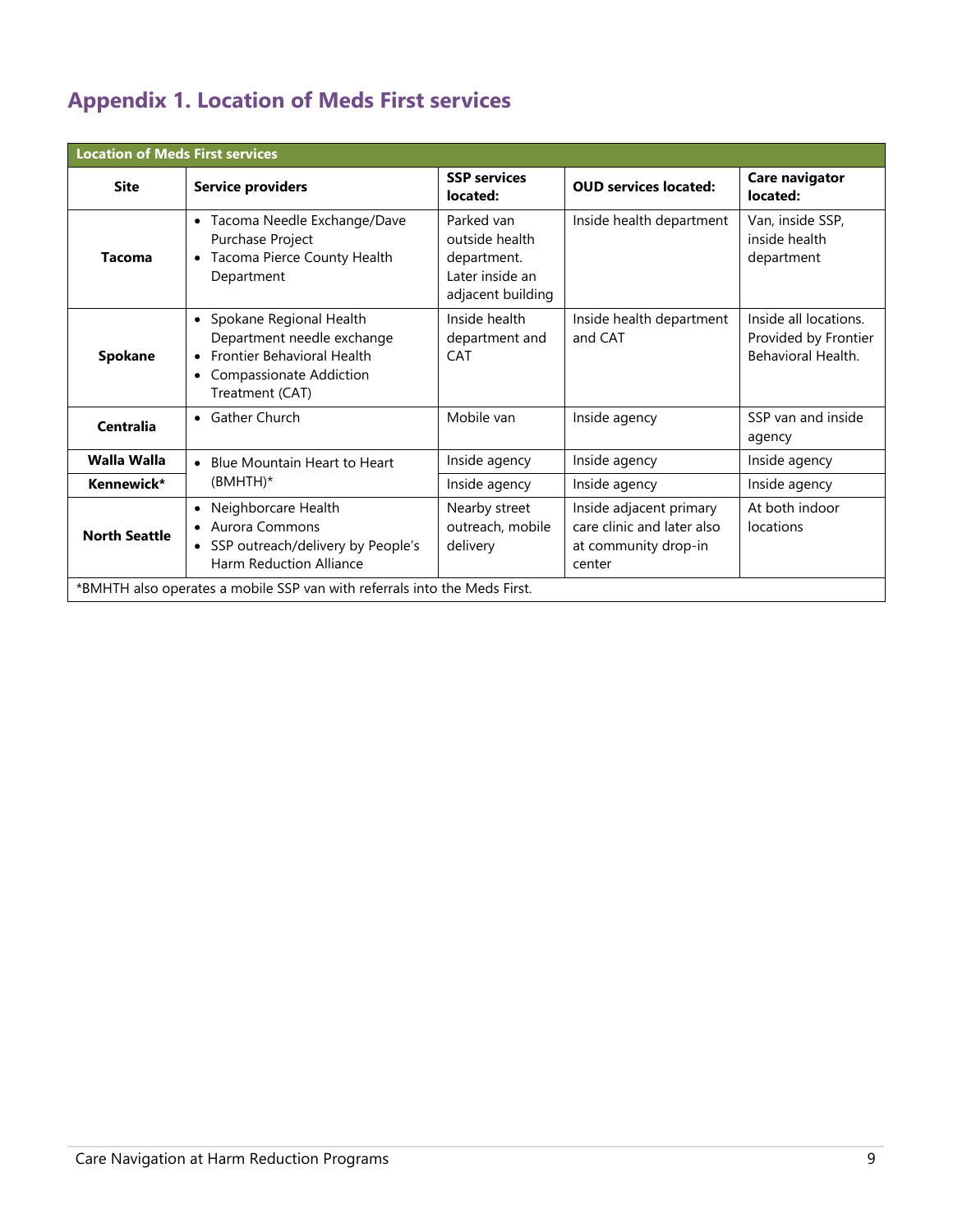# **Appendix 2: Meds First Care Navigator Job Description**

The Care Navigator works closely with patients to identify and successfully utilize these resources as appropriate. The focus is on helping individuals to identify their needs and to connect them with appropriate resources that help them stay engaged with clinical care and other social and/or community-based services. This position works collaboratively with an interdisciplinary care team, including prescribing providers, care managers, and/or other care navigators. Building rapport and trust with patients, the care team, and other community supports is crucial for success in this position.

A great Care Navigator has a nonjudgmental, person-centered focus, the ability to work with people from different backgrounds, a knowledge of a variety of treatment approaches, and comfort with working in partnership with a variety of colleagues and agencies. Care Navigators are energetically driven to serve people experiencing opioid use disorder (OUD), motivated to maintain appropriate personal and professional boundaries, and embraces opioid treatment medications and rapid access to treatment services as a key part of recovery.

#### Duties and Responsibilities

- 1. Help clients assess their interest in and readiness for OUD treatment and to understand their OUD treatment options. (Shared treatment decision making)
- 2. Work with clients to assess other health care, SUD treatment, and psychosocial needs and provide direct referrals to agencies agreeable to the client to address these concerns.
- 3. Help clients directly connect to these services (can include making referrals, facilitating, or directly providing transportation, coordinating and accompanying clients to appointments, etc.).
- 4. Follow up and attempt to reconnect with patients who have disengaged from clinical and/or social services.
- 5. Provide education about health, mental health, OUD treatment, harm reduction, and general wellness to clients. Assist client in becoming an effective self-advocate in the health care system.
- 6. Coordinate closely with clients' care team to support engagement with care.
- 7. Help client successfully transition to other care settings or more intensive services as needed.
- 8. Document all care navigation activities as required by hiring agency (in electronic health records, treatment plans, other tracking systems, etc.)
- 9. Liaise with other community service providers and collaborate in local advocacy efforts on behalf of people affected by SUD, becoming knowledgeable about community resources

#### Qualifications

High school diploma or GED required. Certification as a Substance Use Disorder Professional, AA or BA in human services/psychology/social work desirable. Personal experience may also substitute for advanced education

#### Other Useful Skills and Experience

- Experience working with individuals experiencing mental illness and/or substance use disorders
- Strong communication and interpersonal skills
- Experience in forging effective collaborations with individuals and agencies
- Enthusiasm to work with underserved and oppressed populations
- Commitment to maintaining cultural competency
- Experience using electronic health records or other health information tracking tools.
- Valid driver's license